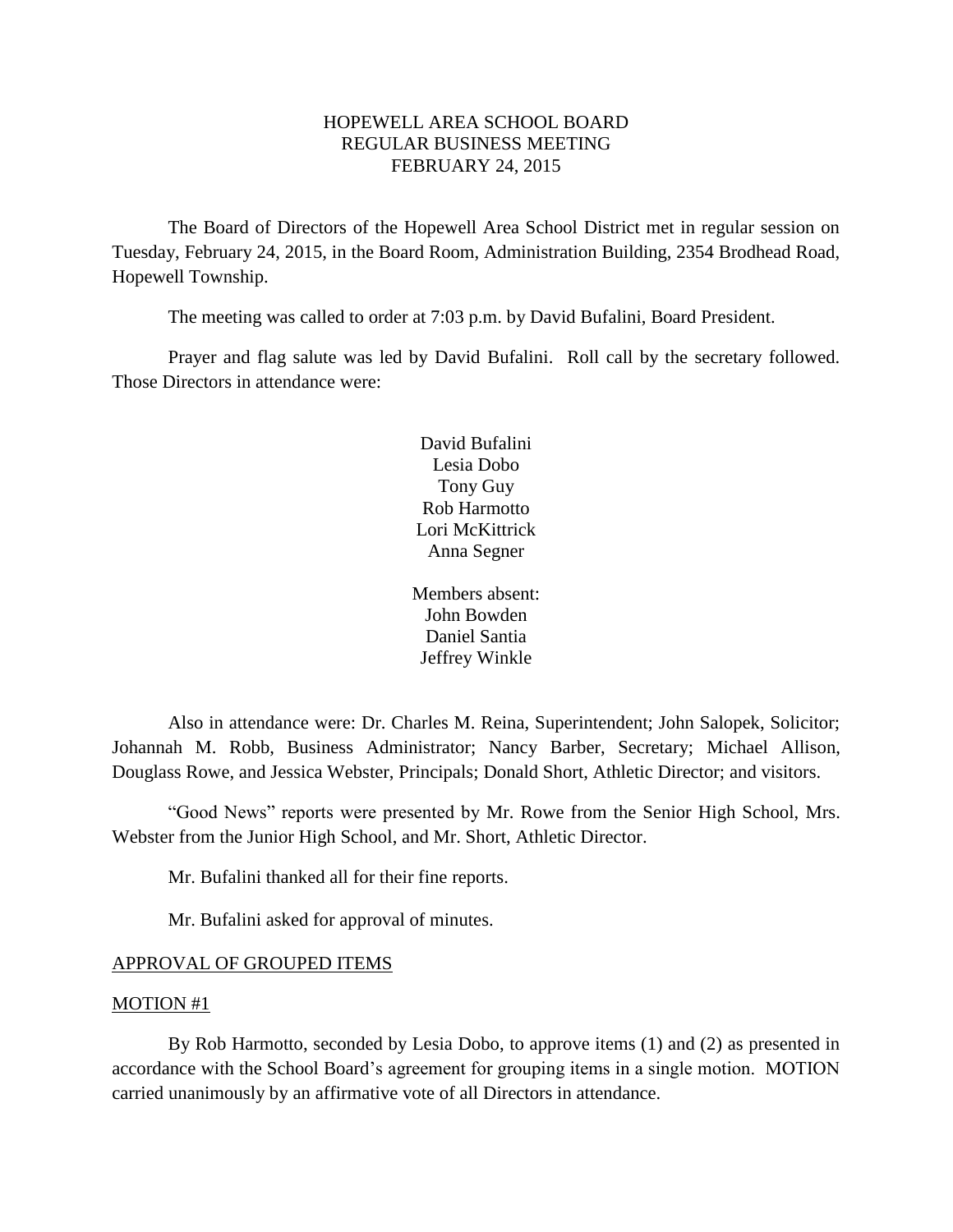## Approval of Minutes

- 1. Recommendation to approve the January 27, 2015 business meeting minutes as presented.
- 2. Recommendation to approve the February 10, 2015 work meeting minutes as presented.

# APPROVAL OF GROUPED ITEMS

## MOTION #2

By Lori McKittrick, seconded by Anna Segner, to approve items (1) through (3) as presented in accordance with School Board's agreement for grouping items in a single motion. MOTION carried unanimously by an affirmative vote of all Directors in attendance.

## Tax Collectors' Report

1. Recommendation to accept report for taxes collected for the month of January 2015, as presented, and make said report a part of these minutes.

## Treasurer's Report

2. Recommendation to accept report of the Treasurer for the month of January 2015, as presented, and make said report a part of these minutes.

## Financial Statements

3. Recommendation to accept Financial Statements for the month of January 2015, as presented, and make said statements a part of these minutes.

# VISITOR'S COMMENTS

No visitors wished to address the Board.

At this time Mr. Bufalini asked that Committee discussion and recommendations begin.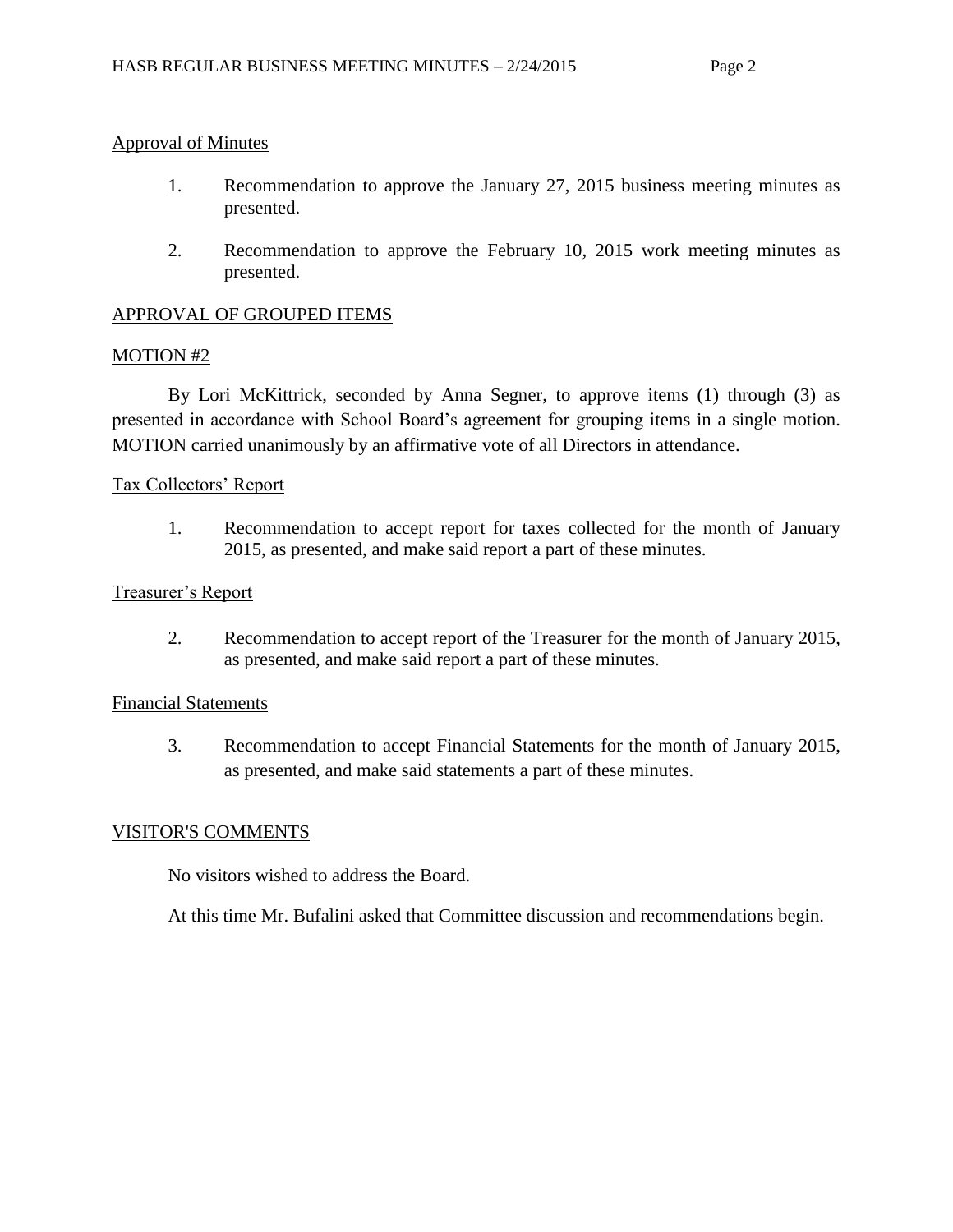# **Education/Curriculum/Instruction by Tony Guy**

## APPROVAL OF GROUPED ITEMS

## MOTION #3

By Lesia Dobo, seconded by Rob Harmotto, to approve items (1) through (3) as presented in accordance with School Board's agreement for grouping items in a single motion. MOTION carried unanimously by an affirmative vote of all Directors in attendance.

- 1. 2015-2016 School Calendar.
- 2. Appointment of Janae Batchelor as Counseling Department Chair, effective March 1, 2015.
- 3. Rachael Morrow, a student at Point Park University, to fulfill a student teacher placement at the Senior High School under the guidance of Christina Signorelli.

## APPROVAL OF GROUPED ITEMS

## MOTION #4

By Lesia Dobo, seconded by Anna Segner, to approve items (1) and (2) as presented in accordance with School Board's agreement for grouping items in a single motion. MOTION carried unanimously by an affirmative vote of all Directors in attendance.

- 1. Agreement with Herff-Jones to produce the Junior High Year through 2018. There is no cost to the District associated with this project.
- 2. Request of Adam Barkman and Josef Batvinskas to hold a Volleyball Tournament in November 2015. Proceeds to be used to retire the jersey of Ryan McGovern, a former student who passed away in February 2011.

# **Athletics by Tony Guy, Chair**

## APPROVAL OF GROUPED ITEMS

## MOTION #5

By Tony Guy, seconded by Lori McKittrick, to approve items (1) and (2) as presented in accordance with School Board's agreement for grouping items in a single motion. MOTION carried unanimously by an affirmative vote of all Directors in attendance.

1. Students from the Central Valley School District to practice and participate in swim meets with the Hopewell Area Junior High School Swim Team for the 2014-2015 School Year, effective in the spring 2015.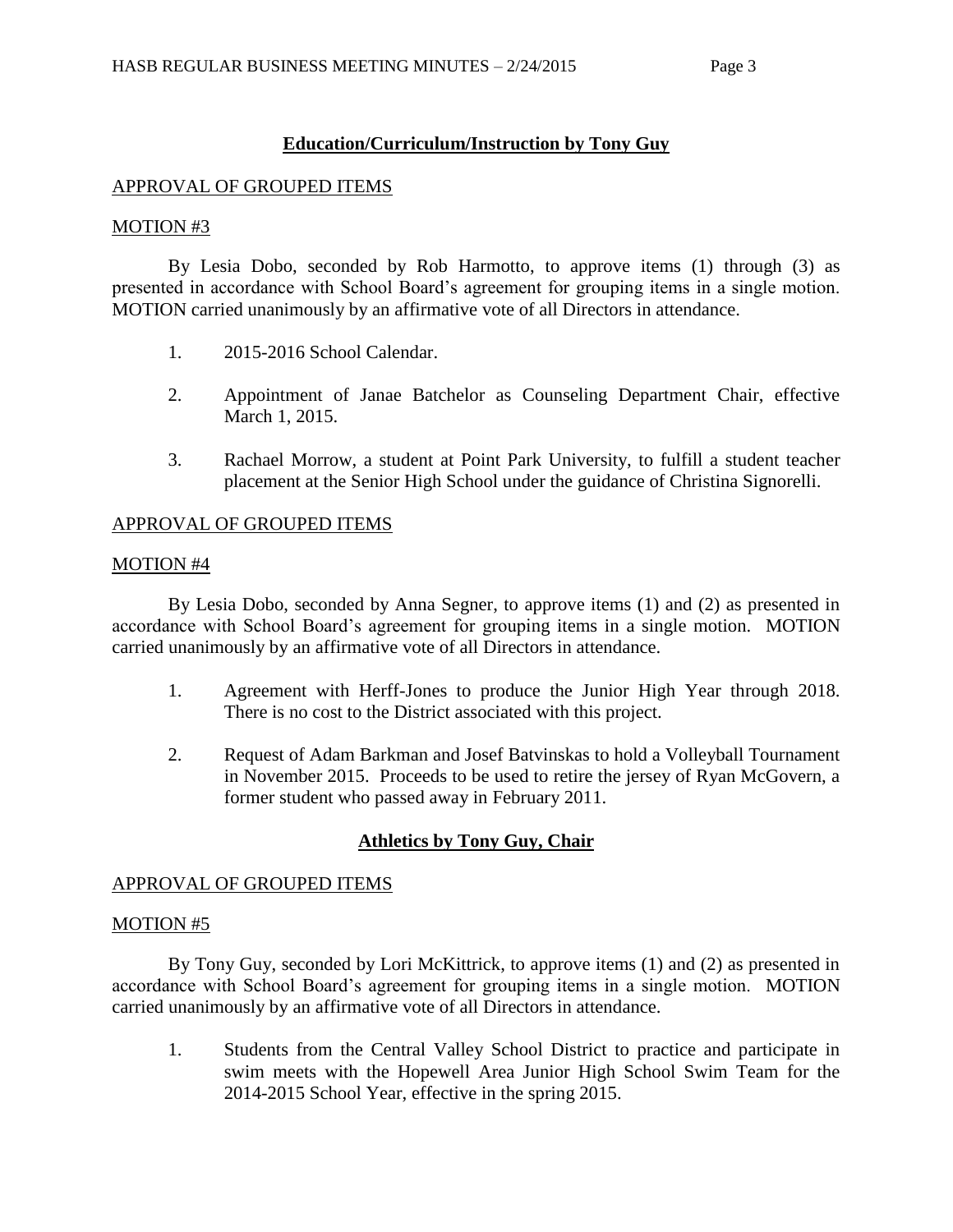2. Students from the Aliquippa School District to practice and participate in swim meets with the Hopewell Area Junior High School Swim Team for the 2014-2015 School Year, effective in the spring 2015.

# **Buildings and Grounds by Anna Segner, Chair**

# MOTION #6

By Anna Segner, seconded by Lesia Dobo, to approve the request of Pennsylvania West Soccer Association and Steve Thomas, to use the stadium and bathrooms on March 14-15, 2015 from 12:00 p.m. until 5:00 p.m. for youth soccer games. MOTION carried unanimously by an affirmative vote of all directors in attendance.

# **Finance and Budget by Lori McKittrick**

# APPROVAL OF GROUPED ITEMS

# MOTION #7

By Lori McKittrick, seconded by Anna Segner, to approve items (1) through (5) as presented in accordance with School Board's agreement for grouping items in a single motion. MOTION carried unanimously by an affirmative roll call vote of all directors in attendance.

- 1. General Fund payments in the amount of \$522,075.45
- 2. Cafeteria Fund payments in the amount of \$100,930.93
- 3. Capital Reserve Fund payments in the amount of \$2,895.00
- 4. General Fund payments in the amount of \$565,573.32
- 5. Capital Reserve Fund payments in the amount of \$23,165.00

# **Personnel by Rob Harmotto, Chair**

# APROVAL OF GROUPED ITEMS

# MOTION #8

By Rob Harmotto, seconded by Anna Segner, to approve items (1) through (3) as presented in accordance with School Board's agreement for grouping items in a single motion. MOTION carried unanimously by an affirmative vote of all Directors in attendance.

1. Spring sports coaches and stipends. (**Attachment**)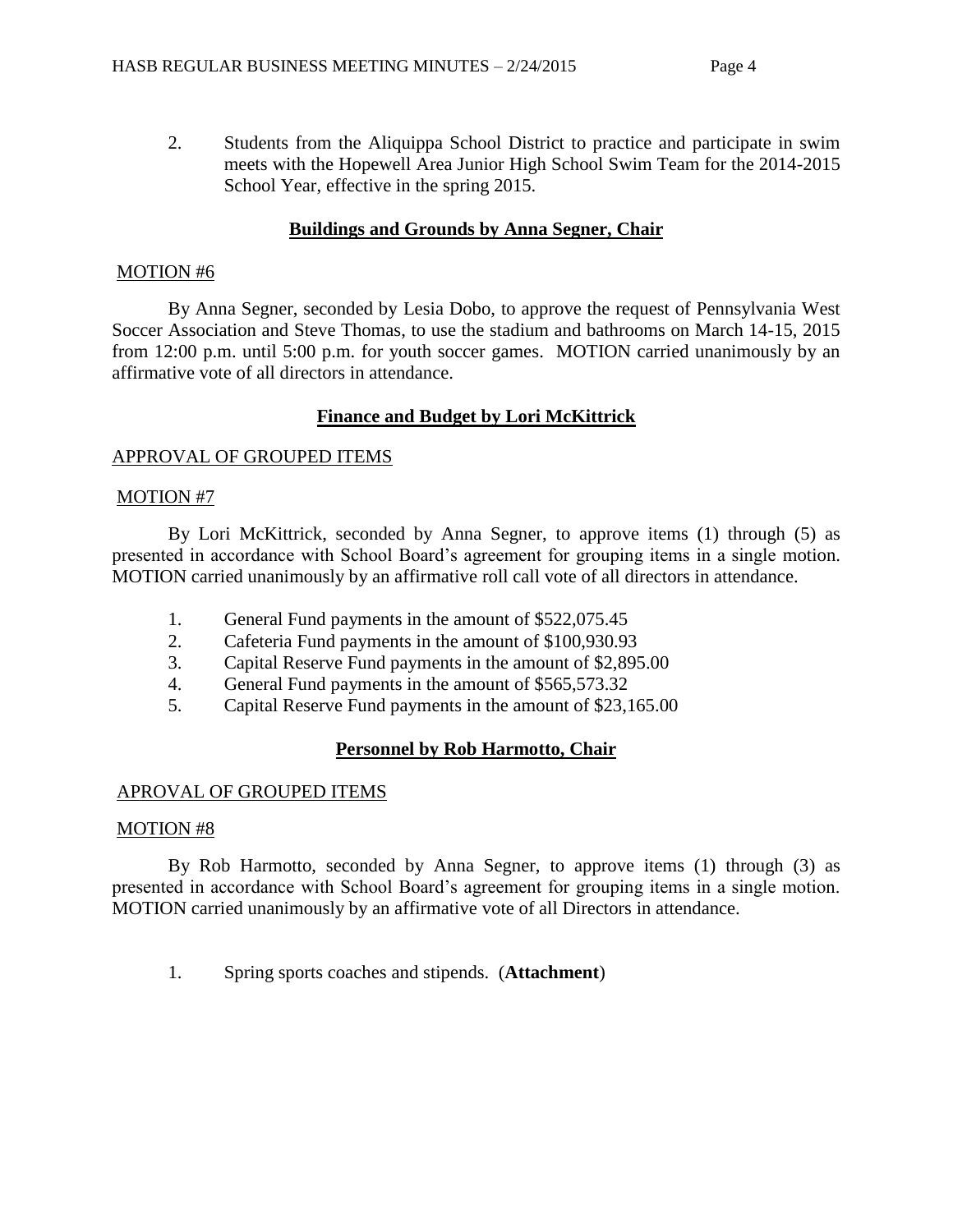2. Rates of pay for pool personnel, effective March 1, 2015:

| a. | Head lifeguards             | \$9.00/hr  |
|----|-----------------------------|------------|
| b. | Regular lifeguards-guarding | \$8.25/hr  |
| c. | Regular lifeguards-lessons  | \$8.50/hr  |
| d. | Red Cross CPR -lessons      | \$11.00/hr |

3. Request of Tara Powell, transportation aide, to extend her leave without pay for an additional 90 days, effective February 2, 2015.

## MOTION #9

By Rob Harmotto, seconded by Lesia Dobo, to approve the employment of Mark Washington as head football coach at a salary in compliance with the Athletic Point Index, pending receipt and confirmation of all clearances and Act 168 documents, effective February 25, 2015. MOTION carried unanimously by an affirmative roll call vote of all Directors in attendance.

### MOTION #10

By Rob Harmotto, seconded by Lori McKittrick, to approve the change of employment status for Joseph McFarland from 500 hour substitute to six hour cleaning person at Hopewell Elementary School, effective February 16, 2015. MOTION carried unanimously by an affirmative vote of all Directors in attendance.

#### MOTION #11

By Rob Harmotto, seconded by Lesia Dobo, to approve the change of employment status for Linda Kubia from 500 hour substitute to six hour cleaning person at Hopewell Junior High School, effective February 16, 2015. MOTION carried unanimously by an affirmative vote of all Directors in attendance.

#### MOTION #12

By Rob Harmotto, seconded by Anna Segner, to approve the request of Valerie Alexander, Senior High School cook, for leave without pay, effective February 2, 2015. MOTION carried unanimously by an affirmative vote of all Directors in attendance.

#### MOTION #13

By Rob Harmotto, seconded by Tony Guy, to approve the substitute employee rosters, as presented. MOTION carried unanimously by an affirmative vote of all Directors in attendance.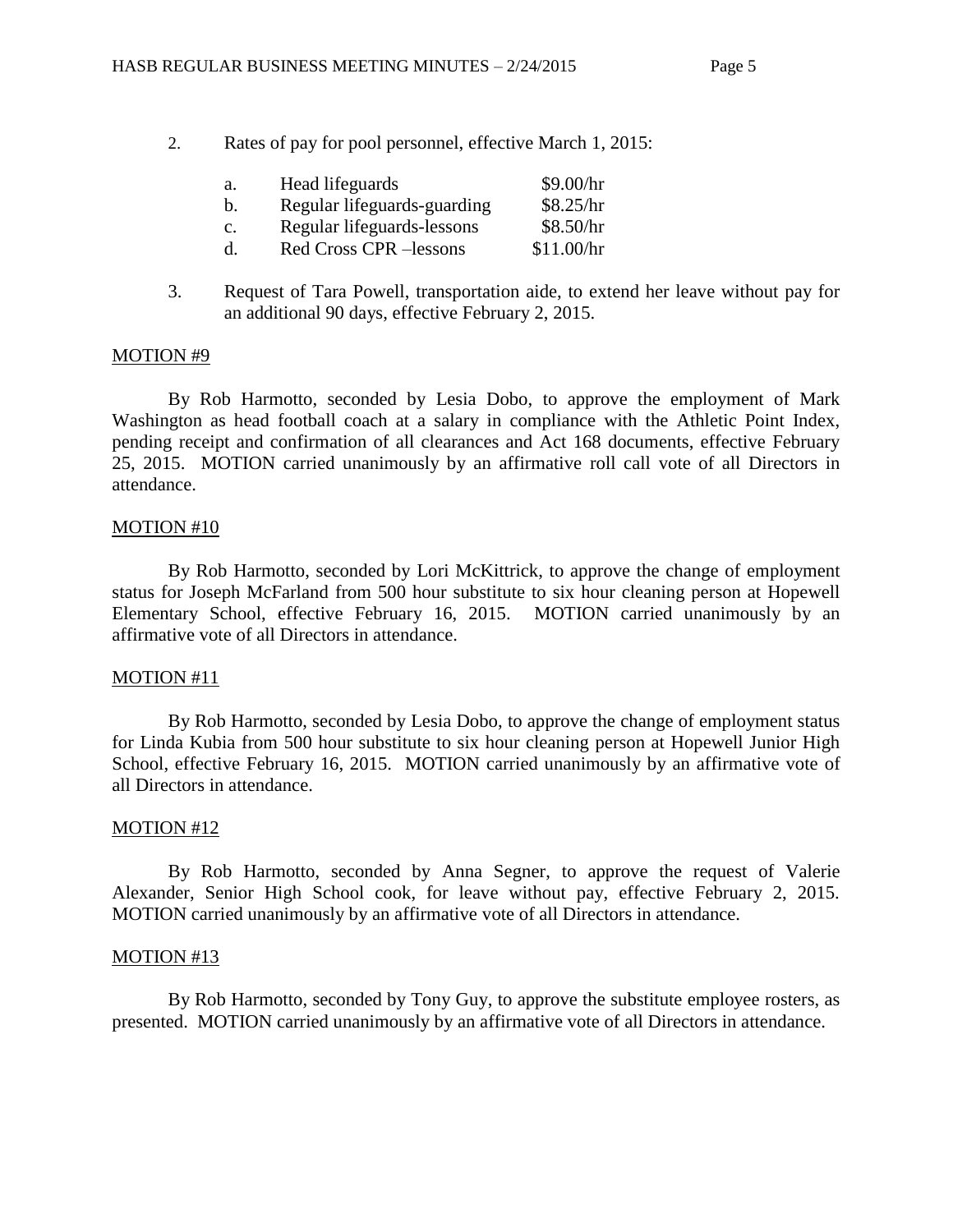## **Policy by David Bufalini, Chair**

### MOTION #14

By David Bufalini, seconded by Anna Segner, to approve the following revised Board policies. MOTION carried unanimously by an affirmative vote of all directors in attendance.

| а. | 222 | Tobacco Use (Pupils);                     |
|----|-----|-------------------------------------------|
| b. | 323 | Tobacco Use (Employees); and              |
| c. | 904 | <b>Public Attendance at School Events</b> |

### Superintendent's Report

As reported by Mr. Rowe in Good News, Dr. Reina said what a wonderful experience attending the Mock Trial was. He said our students did an outstanding job and that he was very proud of the team, who this year had made it to the semi-final round.

Dr. Reina and Mr. Bufalini received a congratulatory letter and certificate from State Representative, Robert Matzie, commending Margaret Ross Elementary School as an outstanding Title I school.

The make-up days for the two snow days will be April 2 and April 7, 2015.

## Solicitor's Report

Mr. Salopek also commented on the outstanding job our students did in the Mock Trial event. Getting to the semi-final round was quite an accomplishment.

## Unfinished Business

Nothing to report.

## Upcoming School Board Meetings

March 10, 2015 – 7:00 p.m. Work Meeting, Central Administration March 24, 2015 – 7:00 p.m. Regular Business Meeting, Central Administration